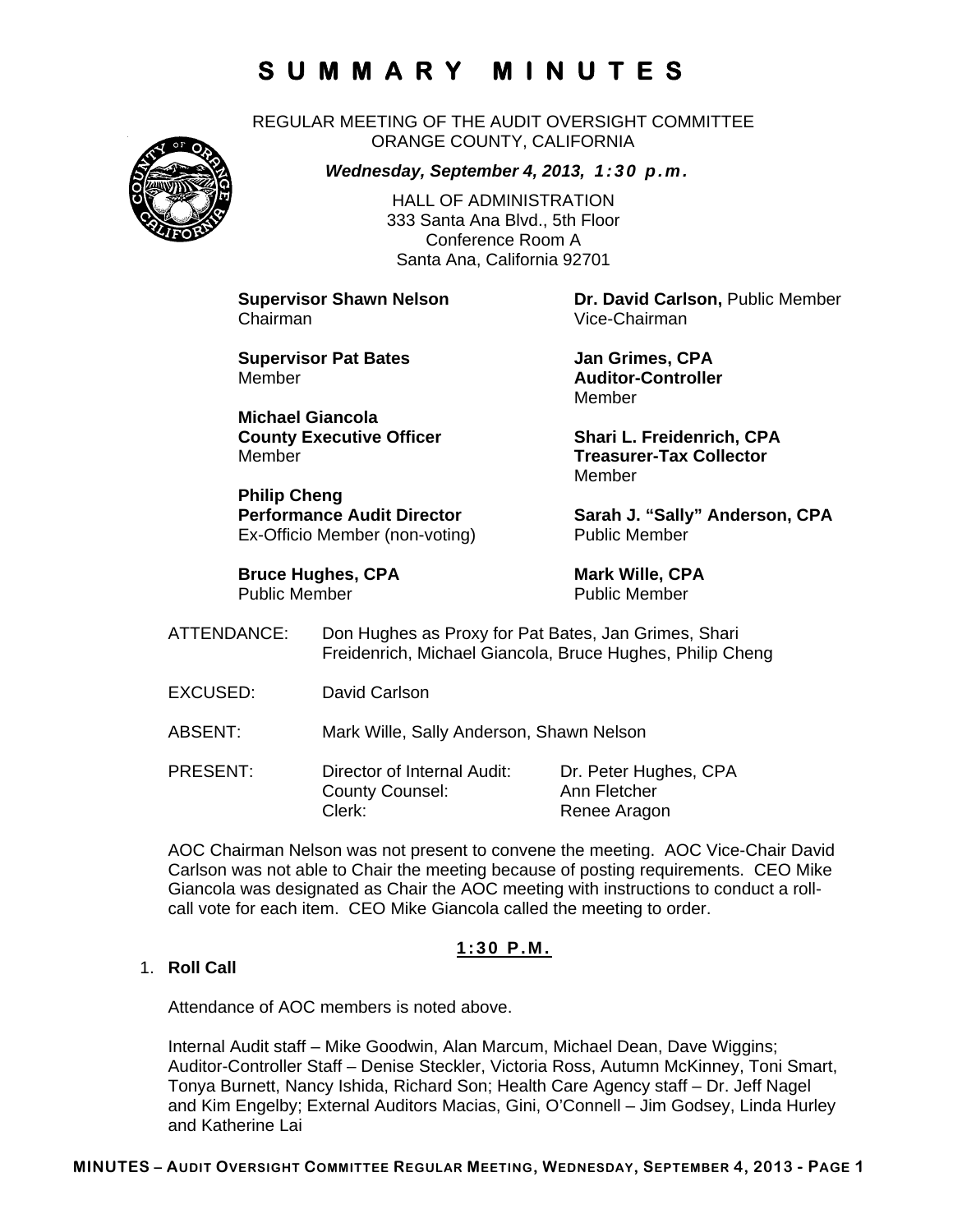2. **Approve Audit Oversight Committee regular meeting minutes of May 22, 2013** Motion-Freidenrich, Second-Grimes

Roll-Call Vote: Giancola-Yes, Freidenrich-Yes, Grimes-Yes, 5<sup>th</sup> District Proxy-D Hughes-Yes, Wille-Yes, Anderson-Yes, Carlson-Excused, Nelson-Absent, B. Hughes-Absent

### *Approved as Recommended*

### 3. **Receive Required Communication from External Auditors Macias, Gini & O'Connell, LLP**

Motion-Freidenrich, Second-Grimes

Roll-Call Vote: Giancola-Yes, Freidenrich-Yes, Grimes-Yes, 5<sup>th</sup> District Proxy- D. Hughes-Yes, Wille-Yes, Anderson-Yes, Carlson-Excused, Nelson-Absent, B. Hughes-Absent

### *Approved as Recommended*

Mr. Jim Godsey, Partner, Macias, Gini & O'Connell (MGO) introduced Partners Linda Hurley and Katherine Lai. As the new external auditors for the County, Mr. Godsey explained the first part of the required communication in the agenda item letter and the planned audit coverage planned for year ended June 30, 2013. Mr. Godsey stated the second part of the required communications would follow the completion of the audit to discuss any questions, deviations of the audit or exceptions that may be noted during the course of the audit. He stated their responsibility to express an opinion on management's financial statements whether they are fairly presented in accordance with US Generally Accepted Accounting Principles. As part of the execution of the audit, they will look at internal controls but not express an opinion on internal controls. In addition to internal controls, they will test for compliance with laws, regulations, contracts and grants as items that can have a direct and material impact on the financial statements. The basic financial audit is driven by materiality. The professional audit standards provide guidance of materiality thresholds.

The Single Audit Report (SAR) is performed because the County is the recipient of federal financial systems. The audit will be done in accordance with OMB Circular A133. The SAR has a great deal of complexity and expectations. The Circular identifies specific compliance items for any given major federal program. The programs identified will be subject to testing for internal controls and overall compliance.

Mr. Godsey discussed a new standard for 2013 dealing with a group auditor. MGO will be the group auditor for Orange County. He stated there were two component units for Orange County. The separate organizations are Children and Families Commission and CalOptima. Reporting on this new standard will be included in the comprehensive financial statements of Orange County. The organizations would be included as discretely presented in a separate column. As group auditors, MGO will not audit those organizations. They will rely upon the work of other auditors and the report will clearly state that. The Group Audit standards were changing and there was uncertainty what the new expectations would be. Mr. Godsey stated MGO was more aggressive compared to other firms as far as what the expectations would be and their involvement. There would be enhanced communications and discussions about significant risk areas with the other auditors.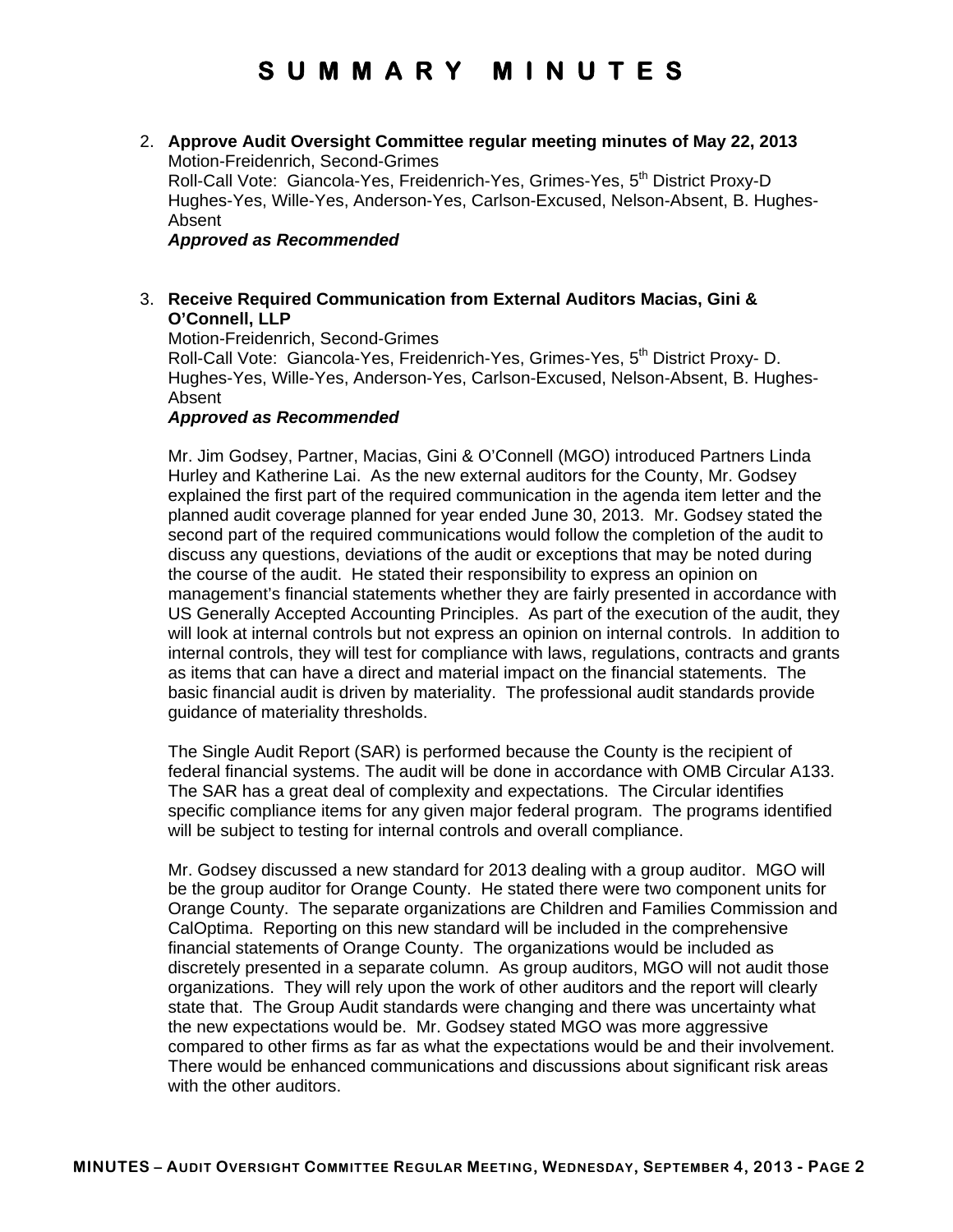Mr. Godsey said they would discuss materiality levels the other auditors would be using to make sure they are within and conform to overall standards. A key item will be the "stub" period which is between the date of their report and the date of the County report. Hopefully the two standalone organizations will be audited and the auditors will have expressed their opinions in the late October early November time period. The County probably planned to issue their report hopefully in early December. That period of the other auditor report date issuance and the date of MGO report on County financial statements is that subsequent event period. Mr. Godsey stated MGO would have responsibility for subsequent timeframe. He said they don't have to audit during that period of time but must be aware of things that could happen that may impact the financial statements and they have a requirement and responsibility to have management disclose those. The actual specific items were still being worked out as to whether MGO should do some of that work. It would be done at a minimum under MGO guidance. There was consideration for the component auditors to perform the work because they were familiar with the organization. If it was decided they do it, it would be at MGO discretion and request and would be part of their responsibility. Mr. Godsey stated the new standard was part of the AICPA standards as opposed to the governmental standards so it applied to all audits including governmental audits.

Mr. Mark Wille asked Mr. Godsey if dual dating was considered to avoid the stub period and so avoid additional expense. Mr. Godsey stated their interpretation was there would not be dual dating. He stated if something specific came to their attention that required a significant level of work, we could have the component auditors perform that work and dual date their report especially if it could impact their opinion. Mr. Godsey stated the dual dating was not an option.

Mr. Wille asked under the new group auditor roles if there was a supervisory responsibility of MGO. Mr. Godsey stated there was a new level of responsibility, not yet supervisory. He believed the profession says that if they were not taking responsibility but relying upon the work of the other auditors there was no change. Mr. Godsey said the new standard suggested that there was a responsibility for materiality at the primary government level and responsibility for understanding the environment the component unit is operating in. Mr. Wille asked if there was a responsibility for work paper review. Mr. Godsey said if MGO were accepting responsibility and not going to refer to the other auditors, yes, they would perform work paper reviews.

Mr. Mike Giancola asked how Children and Families Commission (CFC) and CalOptima were selected. Mr. Godsey stated it was depending upon the relationship that drives whether the organization in the component unit was included or not under the new standard. Mr. Godsey said the CFC historically was included in the financial statements. This was the first year CalOptima was considered to be part of the component unit. Mr. Godsey stated the authority of the Board of Supervisors and their ability to appoint or control members of that Board was the driving factor.

Ms. Freidenrich asked if under the new standard to consider to solicit a bid together or separately. She stated her concern was an increased cost to the County. Mr. Godsey stated he was in the first year of the new contract as the external auditors and when they proposed on the contract, they were aware that CFC was a component unit. He stated because CalOptima was not a component unit in the past, they had not anticipated that was another component unit. Mr. Godsey stated they were internally working on the issue and would be presenting suggestions of level of work and associated cost to be performed to the Auditor-Controller.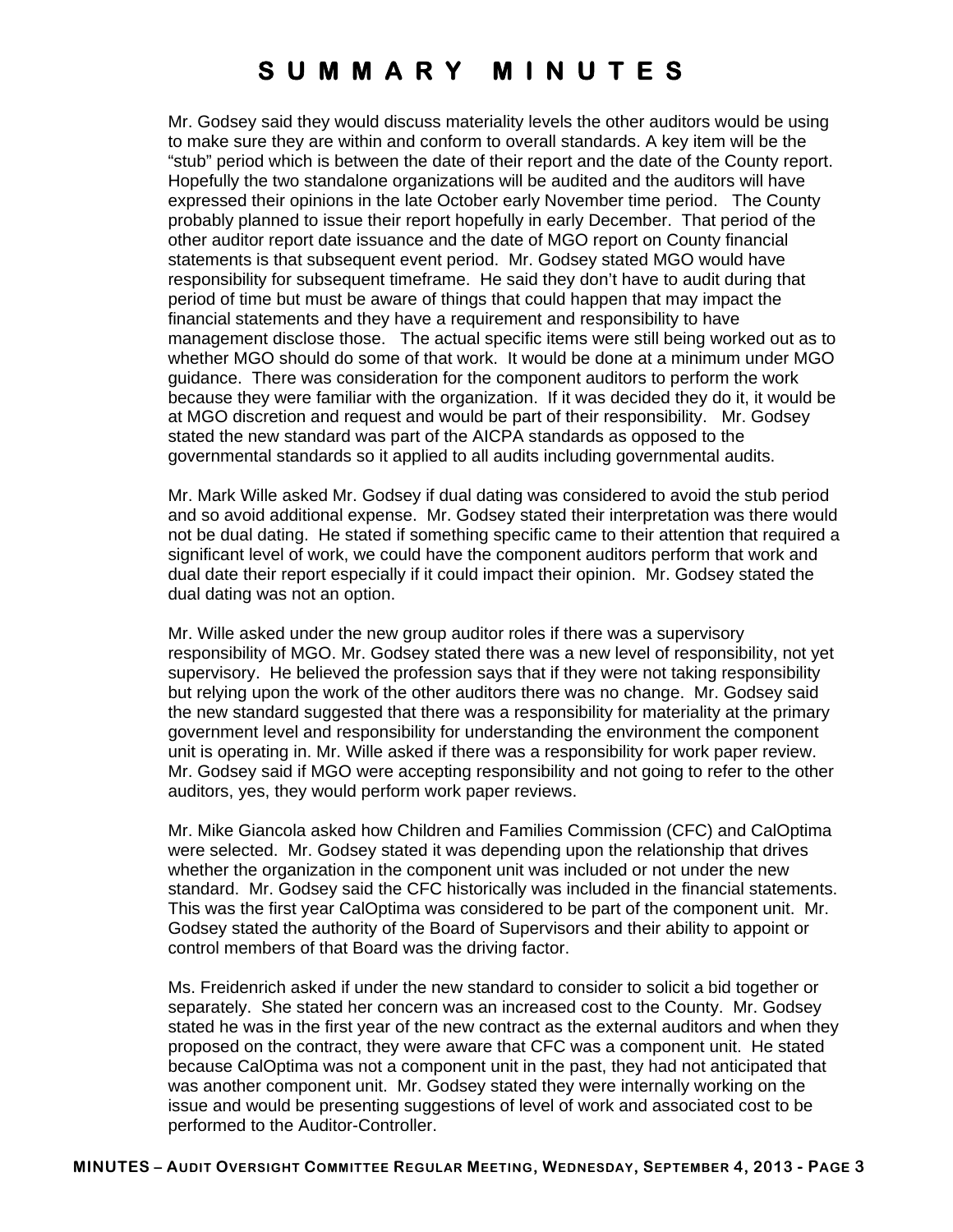Ms. Sally Anderson noted there were three partners on the engagement and asked what partner had what responsibility. Mr. Godsey stated he was the Client Partner and the Director from a prior team and a Manager from a prior team were also included. The execution side was handled by Linda Hurley, Partner in Newport Beach office. Katherine Lia will oversee the Single Audit. Because of the complexity of the audit, they decided to assign three Partners. (Orange County is the sixth largest County in the USA out of over 3000 and has a budget over \$6 billion with 24 departments.)

Dr. Dave Carlson asked when the audit started. Mr. Godsey stated they started right after contract was signed on June 10, 2013.

4. **Approved amended Audit Oversight Committee Bylaws changing ex-officio membership of Performance Audit Director to become a voting member (prior AOC meeting dates: Nov 7, 2012 and May 22, 2013)**

Moved-Wille, Second-Anderson Roll Call Vote: Giancola-Yes, Freidenrich-Yes, Grimes-Yes, 5<sup>th</sup> District Proxy-D Hughes-Yes, Wille-Yes, Anderson-Yes, Carlson-Excused, Nelson-Absent, B. Hughes-Absent *Approved as Recommended* 

Dr. Hughes stated Supervisor John Moorlach requested the ex-officio membership of the Performance Audit Director be considered as a voting member of the AOC. Chairman Nelson requested the AOC Bylaws be amended to change the ex-officio membership of the Performance Audit Director to be a voting member of the AOC. The amended AOC Bylaws with the requested changes were presented for approval. Dr. Hughes stated if the AOC approved the changes the amended Bylaws would be presented to the Board of Supervisors for final approval at a future date.

Ms. Anderson asked about the balance of inside members versus outside independent members. Dr. Hughes stated no other County in California of the 58 counties had an established oversight committee composed of Board Members as well as other elected Department Heads. Dr. Hughes stated all other county audit oversight committees were appointed by the elected or appointed auditor-controller. He wasn't aware of any preferences of either independent or not. Dr. Dave Carlson said there had been no attempt to balance the internal or external membership. Ms. Freidenrich noted the nine member voting committee would increase to a 10 member voting board if the membership was changed. Mr. Wille supported the proposed.

### 5. **Discuss changing the name of the OC Fraud Hotline.**

Motion by Wille to establish members Mark Wille, Dave Carlson and Mike Giancola to a subcommittee not to exceed 6 months and include Dr. Hughes as ex-officio participant and support regarding the hotline and possible ethics name change and return with results at a future AOC Meeting.

Motion-Wille, Seconded-Anderson

Roll Call Vote: Giancola-Yes, Freidenrich-Yes, Grimes-Yes, 5<sup>th</sup> District Proxy-D Hughes-Yes, Wille-Yes, Anderson-Yes, Carlson-Excused, Nelson-Absent, B. Hughes-Absent *AOC Subcommittee established to discuss Fraud and Ethics not to exceed six months and report back to the AOC at a future meeting. AOC Subcommittee Members: Dave Carlson, Mark Wille, Mike Giancola, Dr. Peter Hughes Ex-Officio participant.*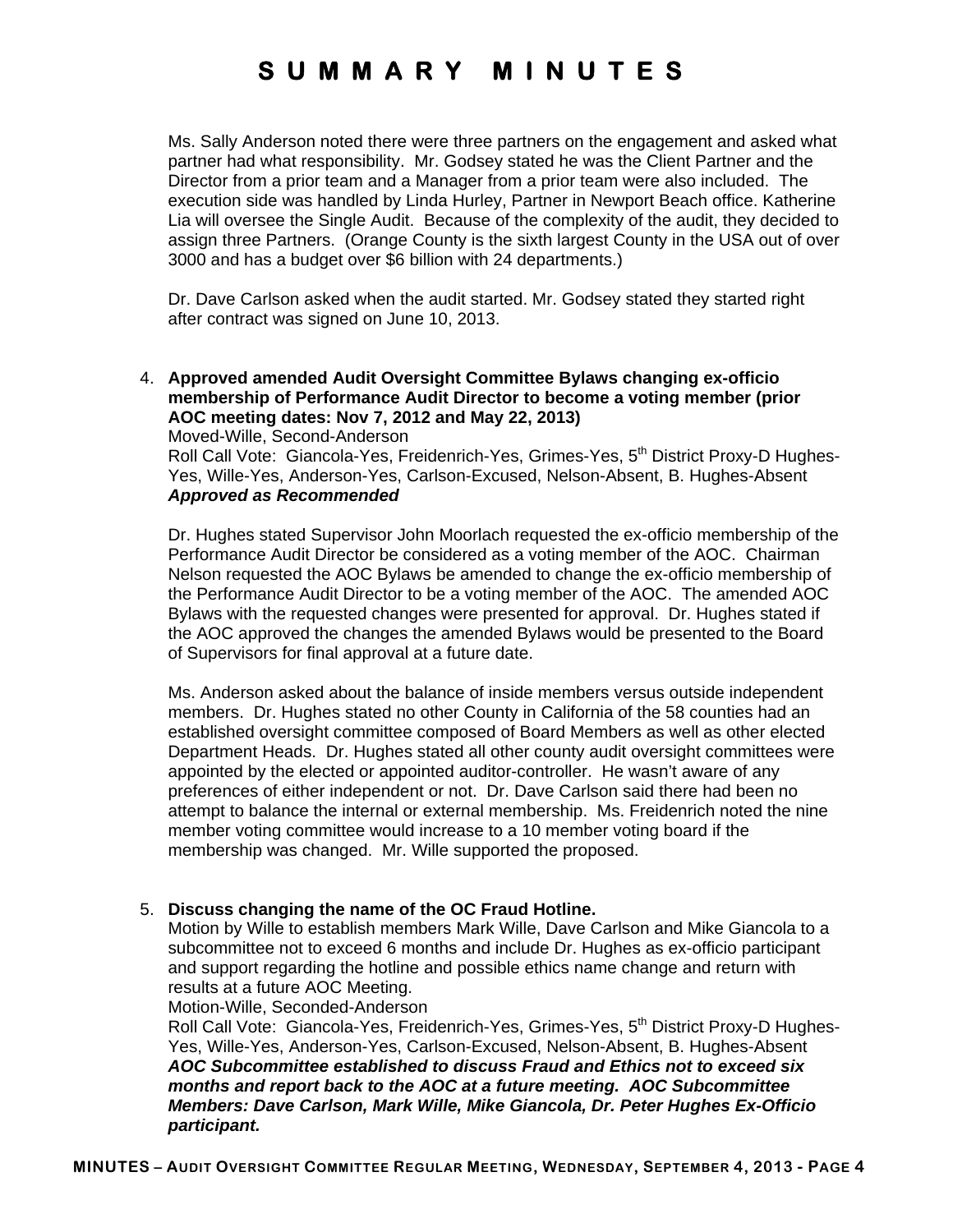Dr. Carlson stated there were two drivers that led him to request the item to be placed on the agenda. The first driver was the state of ethics. The second driver was from his experience in publicly held companies and the concept of the tone from the top. His observation was that Orange County has a very robust fraud hotline that was operating very well. He said expanding the hotline to include ethics was logistically a governance matter.

Dr. Carlson said he and Dr. Hughes could conduct a more studied analysis or establish a small subcommittee to do more research to follow with recommendations back to the AOC. Mr. Wille asked why there was interest in changing the name. Dr. Hughes said there is not an impetus to change the name, but it warranted periodic review to ensure that the title or reference invited participation. The current fraud title might be perceived as intimidating or discouraging people from calling in. The word fraud carried a stigma to it and some calls of improprieties may not be made because of it. Examining the title to be more welcoming was the intent. Dr. Hughes stated the titles of hotlines varied widely and there was no uniform title that everyone adopted that he was aware of. He said Orange County would not be the first to add ethics to the title. Dr. Hughes stated the hotline directs calls to appropriate agencies that we do not handle. He said that any EEO matters were referred to Central Human Resource Services.

Ms. Anderson said of the other boards or committees she was involved in that 90 percent of calls were HR related issues. Ms. Anderson asked if Dr. Hughes felt he received enough calls. Dr. Hughes stated he felt the hotline had lots of exposure and it was advertised throughout the County and posters were at employee meeting places within County building locations. In addition, he stated the Hotline and contact numbers were included on the electronic paystub portal for all County employees. This information is also on Internal Audit Department official letterhead.

Mr. Giancola said two Board Members were researching the potential for California Fair Political Practices Commission (FPPC) to be the ethics commission for the County as a result of a Grand Jury report. He recommended waiting upon the Board results and if the Board agreed and moved forward, the ethics issue would be addressed. He said the Grand Jury had recommended a full Ethics Commission and the Board was looking at its options. Mr. Wille said he was too undecided and suggested the appointment of a small subcommittee at that time the ethics issue was addressed and to revisit the issue then. Dr. Carlson said the item could be deferred until the next meeting or upon any board action. Ms. Freidenrich suggested adding FPPC to the referral list on the hotline posters and website and any additional information on whistleblower laws and where to include ethics in those areas. Mr. Wille felt a subcommittee could address the questions and do some research. Mr. Giancola said the County had a robust and long standing grievance process for employees and the Hotline seems to get both.

Mr. Wille moved a subcommittee be appointed not to exceed 6 months regarding the hotline and possible ethics name change and return with results at a future AOC meeting. Ms. Anderson seconded the motion.

Mr. Don Hughes (Proxy for Bates) said there were other areas in addition to the Internal Audit Fraud Hotline such as the District Attorney's office, Human Resources/EEO, Performance Audit, FPPC, Tin Cup, etc. with so many review levels. He suggested the discussion be open to all input to determine if enough review levels already exist or not.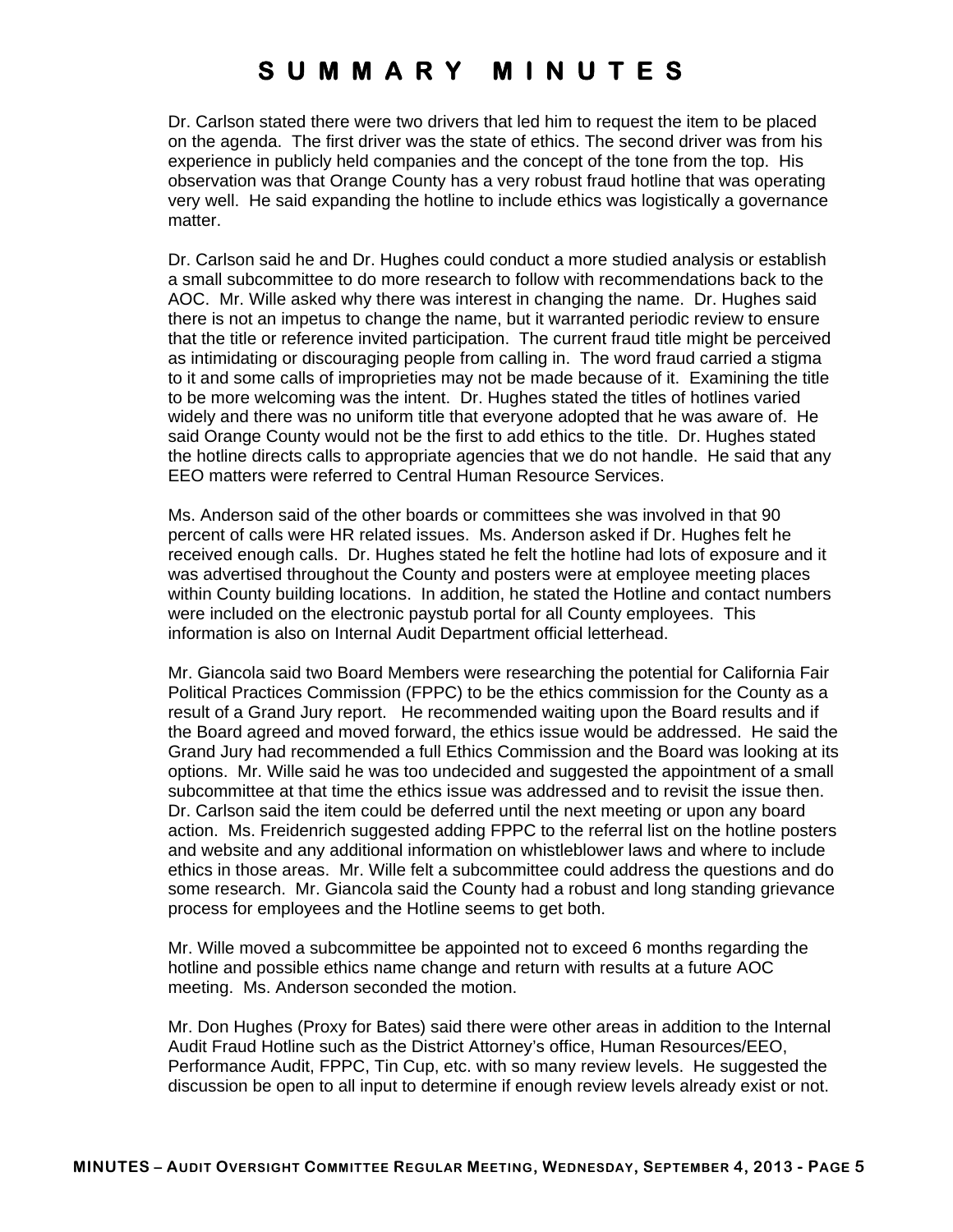Mr. Giancola requested volunteers for the subcommittee. Mr. Mark Wille, Dr. Dave Carlson and Mr. Mike Giancola volunteered and Dr. Peter Hughes was asked to serve as ex-officio participant to the Subcommittee.

6. **Approve OC Internal Audit Department FY12-13 4th Quarter Status Report for the period July 1, 2012 through June 30, 2013 and approve 4th Quarter Executive Summary of Audit Finding Summaries for the period April 1, 2013 through June 30, 2013.**

Motion-Freidenrich, Second-Grimes

Roll Call Vote: Giancola-Yes, Freidenrich-Yes, Grimes-Yes, 5<sup>th</sup> District Proxy-D Hughes-Yes, Wille-Yes, Anderson-Yes, Carlson-Excused, Nelson-Absent, B. Hughes-Absent *Approved as Recommended* 

Dr. Hughes explained the status report of the audit plan coverage for the completed FY12-13 audit plan and the executive summaries. Dr. Hughes stated any revisions or changes were noted milestones and comments column. Ms. Anderson stated the report was well done and it detailed everything happening in a couple of pages.

### 7. **Approve 4th Quarter FY 12-13 External Audit Activity Quarterly Status Report for the quarter ended June 30, 2013**

Motion-Freidenrich, Second-Wille

Roll Call Vote: Giancola-Yes, Freidenrich-Yes, Grimes-Yes, 5<sup>th</sup> District Proxy-D Hughes-Yes, Wille-Yes, Anderson-Yes, Carlson-Excused, Nelson-Absent, B. Hughes-Absent *Approved as Recommended with additional information to be added to the report for the next reporting quarter and going forward.* 

### *Directive: Add all audits that Internal Audit performs for any department as an external auditor to the report.*

Dr. Hughes explained the External Audit Activity Quarterly Status Report. He stated there was one material issue from Health Care Agency (HCA) Behavioral Health. Representatives from HCA, Dr. Jeff Nagel, Deputy Agency Director of Finance and Administrative Services and Kim Engelby, Auditor-Controller/Health Care Agency Accounting were present to address any questions and address the issue. Dr. Nagel stated the State Department of Mental Health audited the HCA cost report. The claim was approximately \$208,000 which was less than four percent of the overall claim. The finding dealt with the County's Medical units report against the State's Medical units. The discrepancy was the variance with the State's report. The HCA had a liability account that covered the amount of the discrepancy and HCA would not require other funding.

Dr. Nagel stated the HCA had its own Compliance team. The Compliance office in coordination with programs did audit individual claims and individual services provided. The Compliance team did not audit the Cost Report but rather audited at the service level only.